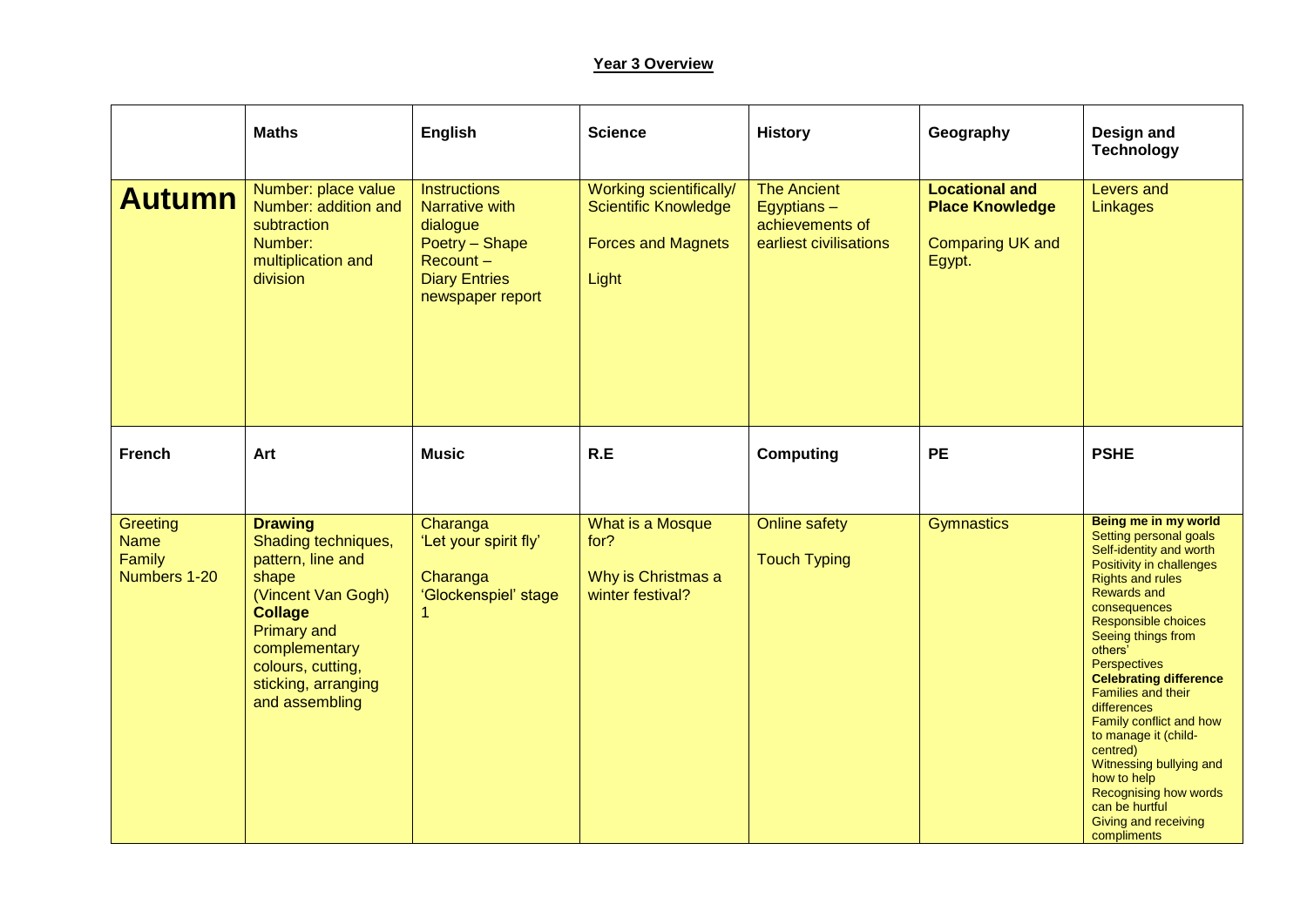## **Year 3 Overview**

|                                                                  | <b>Maths</b>                                                                                                                                                       | English                                                                                                                            | <b>Science</b>                                                                    | <b>History</b>                       | Geography                                          | Design and<br><b>Technology</b>                                                                                                                                                                                                                                                                                                                                                                                                                                                        |
|------------------------------------------------------------------|--------------------------------------------------------------------------------------------------------------------------------------------------------------------|------------------------------------------------------------------------------------------------------------------------------------|-----------------------------------------------------------------------------------|--------------------------------------|----------------------------------------------------|----------------------------------------------------------------------------------------------------------------------------------------------------------------------------------------------------------------------------------------------------------------------------------------------------------------------------------------------------------------------------------------------------------------------------------------------------------------------------------------|
| <b>Spring</b>                                                    | Number:<br>multiplication and<br>division<br>Measurement:<br>money<br><b>Statistics</b><br>Measurement: length<br>and perimeter<br><b>Fractions</b>                | Narrative<br>Advert - Persuasive<br>Persuasive leaflet<br><b>Explanation texts</b><br>Poetry $-$<br>Performance<br>(Michael Rosen) | Working scientifically/<br>Scientific<br>Knowledge<br>Animals including<br>Humans | Taught in autumn and<br>spring terms | <b>River Tees</b><br><b>Human and</b><br>Physical. | <b>Healthy and Varied</b><br><b>Diet</b>                                                                                                                                                                                                                                                                                                                                                                                                                                               |
| <b>French</b>                                                    | Art                                                                                                                                                                | <b>Music</b>                                                                                                                       | R.E                                                                               | Computing                            | <b>PE</b>                                          | <b>PSHE</b>                                                                                                                                                                                                                                                                                                                                                                                                                                                                            |
| Look at Me<br><b>Parties</b><br><b>Greeting People</b><br>Family | <b>Textiles</b><br>Dipping and dyeing<br>techniques<br><b>Block printing</b><br>Relief-printing<br><b>3D Bowls</b><br>Transposing 2D<br>designs onto a 3D<br>form. | Charanga<br>'Three Little Birds'<br>Charanga<br>'The Dragon Song'                                                                  | Why did the monks<br>copy the gospels by<br>hand?                                 | Coding<br>Email<br>Spreadsheets      | Dance                                              | Dreams and goals<br>Difficult challenges and<br>achieving success<br>Dreams and ambitions<br>New challenges<br>Motivation and<br>enthusiasm<br>Recognising and<br>overcoming obstacles<br>Evaluating learning<br>Managing feelings<br>Simple budgeting<br><b>Healthy me</b><br>Exercise<br>Fitness challenges<br>Food labelling and<br>healthy swaps<br>Attitudes towards drugs<br>Keeping safe online and<br>off line<br>Respect for myself and<br>others<br>Healthy and safe choices |